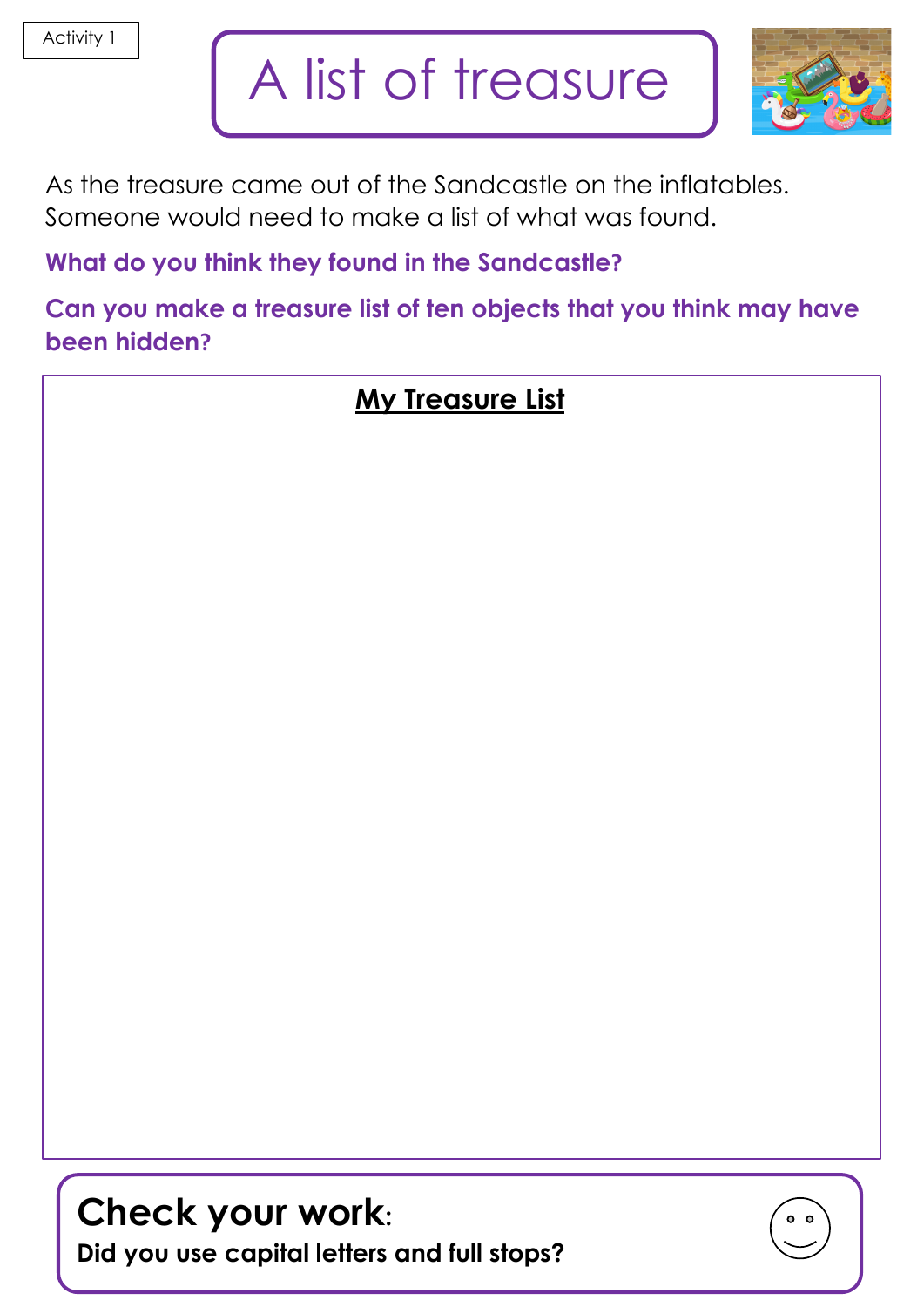

|                   | Read the sentences below, tick the sentence which you |
|-------------------|-------------------------------------------------------|
| think is correct? |                                                       |

The children heard a large splash of water at the back of the school.

The children heard a large splash of water behind them.

The children heard a large splash of water at the entrance to the school.

Mr Waters was driving the tatty minibus.

Mr Waters was driving the beautiful luxury coach.

Mr Waters was driving his beautiful luxury car

The Sandcastle was very near to the school.

The Sandcastle was a long way from the school.

The Sandcastle wasn't too far away.

The Sandcastle was standing at the top of the road right in front of them.

The Sandcastle was standing at the top of the road right behind them.

The Sandcastle was standing at the bottom of the road.